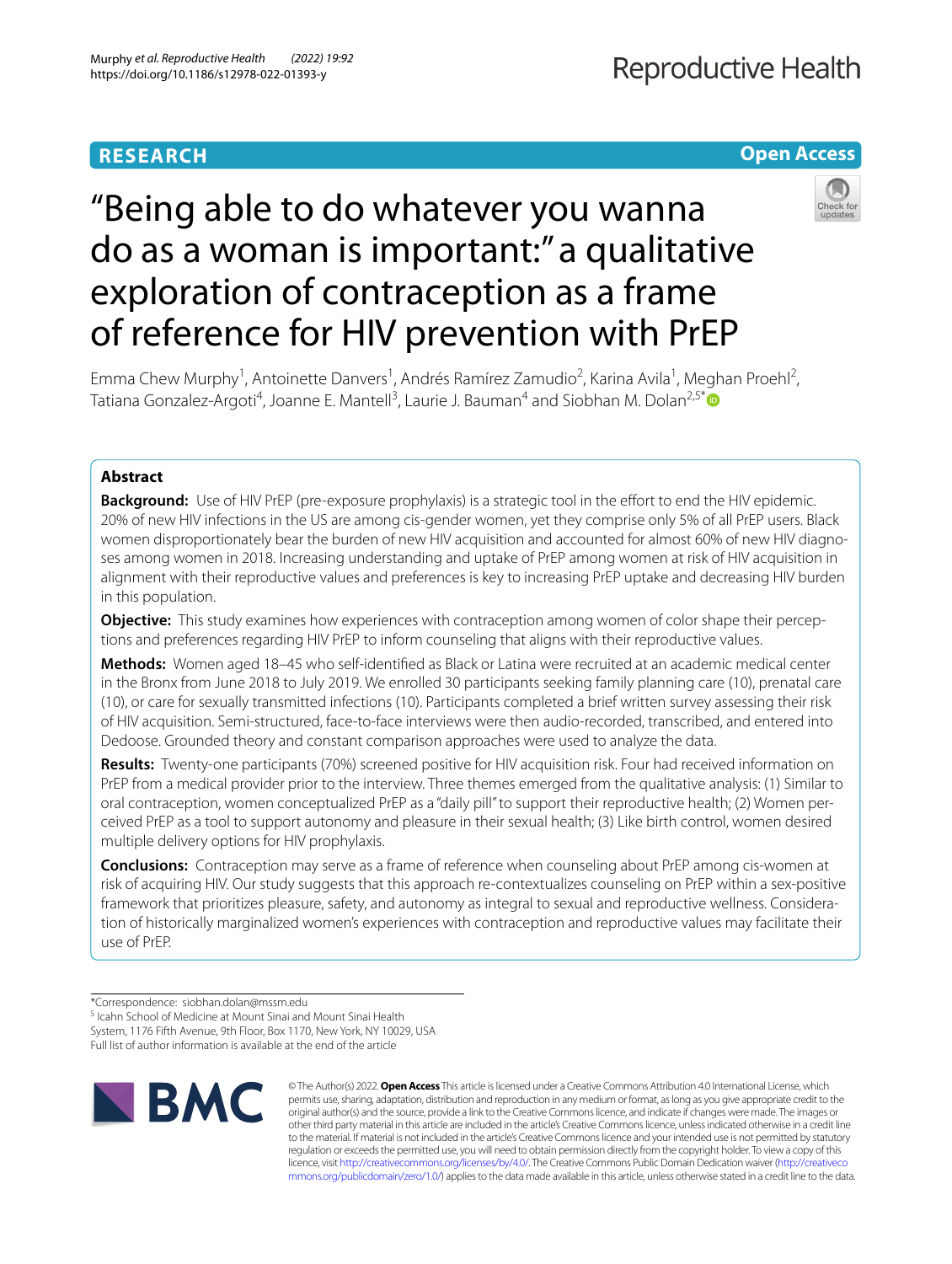## **Plain Language Summary**

PrEP (pre-exposure prophylaxis) is a medicine taken daily by people at risk of getting HIV from sex or injection drug use. Although PrEP is a safe and efective medication for women, the use of PrEP remains exceedingly low among cis-gender women at risk of HIV in the US. This study examines how experiences with contraception among women of color, who disproportionately bear the burden of HIV acquisition, shape their perceptions and preferences regarding PrEP. We interviewed 30 women who self-identifed as Black or Latina at an academic medical center in the Bronx. Similar to oral contraception, women in this study conceptualized PrEP as a "daily pill" to support their reproductive health. This report details how women's experiences with contraception may serve as the foundation to re-contextualize conversations on PrEP within a sex-positive framework that prioritizes pleasure, safety, and autonomy as integral to sexual and reproductive wellness.

**Keywords:** PrEP, HIV prevention, Birth control, Sexual health, Sex positivity

## **Introduction**

HIV pre-exposure prophylaxis (PrEP) is an efective biomedical intervention that decreases the risk of HIV acquisition and is championed as a key strategy to ending the HIV epidemic. The safety and efficacy of oral emtricitabine and tenofovir disoproxil fumarate as HIV pre-exposure prophylaxis have been well-established, but women comprise only 5% of all PrEP users in the US and the adoption of PrEP remains exceedingly low among cis-gender women at risk of HIV acquisition [[1\]](#page-7-0). In the US, cis-gender women are estimated to account for 25% of all people living with HIV and 20% of all new HIV infections. In a society defned by racial segregation in housing, education, income, and healthcare, Black women disproportionately bear the burden of new HIV acquisition and accounted for almost 60% of new HIV diagnoses among women in 2018 [[2](#page-7-1)]. Black women are also less likely than White women to have initiated PrEP. In a 2016 analysis, 48.3% of all female PrEP users in the US were White, while 25.9% were Black and 17.5% were Latinx [\[3\]](#page-7-2).

Increasing understanding and uptake of PrEP among women at risk of HIV acquisition are foundational to a multi-pronged strategy to decreasing the burden of HIV, particularly among women of color. Previous studies exploring women's perceptions of PrEP have suggested that while few US women are aware of PrEP, those who are view PrEP as an important option for HIV prevention for themselves and their communities [[4](#page-7-3)].

This study is part of a larger project designed to understand the receptivity of women to receiving PrEP services as part of their OBGYN care. Most women did not know about PrEP prior to the study; when we provided standardized information about it, women often contextualized PrEP through their experiences with birth control. In this analysis, we aimed to understand how women's experiences with contraception anchor and inform their perceptions and preferences regarding PrEP.

## **Methods**

Participants in this study were recruited from an ambulatory care center in an urban academic center in the Bronx, New York, from June 2018 to July 2019. The care center provides the full spectrum of OBGYN services with over 155,000 visits annually. Women were eligible for the study if they were between 18 and 45 years old, spoke English, and self-identifed as Black, Latina, or mixed race. Purposive sampling was used to recruit 30 participants in this study: 10 were seeking care for family planning, 10 were attending prenatal care, and 10 were seeking care for a sexually transmitted infection. Eligible participants were approached by a study coordinator after their scheduled visit was completed, and among those interested and eligible for study participation, written informed consent was obtained.

Each participant completed both a brief written survey and a semi-structured, face-to-face interview. The pre-interview survey included demographic questions and a 10-item PrEP screening tool about the participant's sexual behaviors in the previous 12 months. The interviews were conducted by two study coordinators trained in qualitative interview techniques. The interview guide included questions on participants' knowledge and attitudes regarding PrEP, discussions with their healthcare providers about HIV prevention, and their concerns regarding PrEP. Participants received a \$50 gift card as compensation for their time after they completed the interview.

All interviews were audio-recorded, de-identifed, transcribed, and entered into Dedoose  $[5]$  $[5]$ . The transcripts were analyzed using constant comparison and the grounded theory approach described by Auerbach and Silverstein [\[6](#page-7-5)]. In this process, six members of the research team reviewed the frst interview to identify statements relevant to the research question. From these statements, a preliminary list of codes was developed.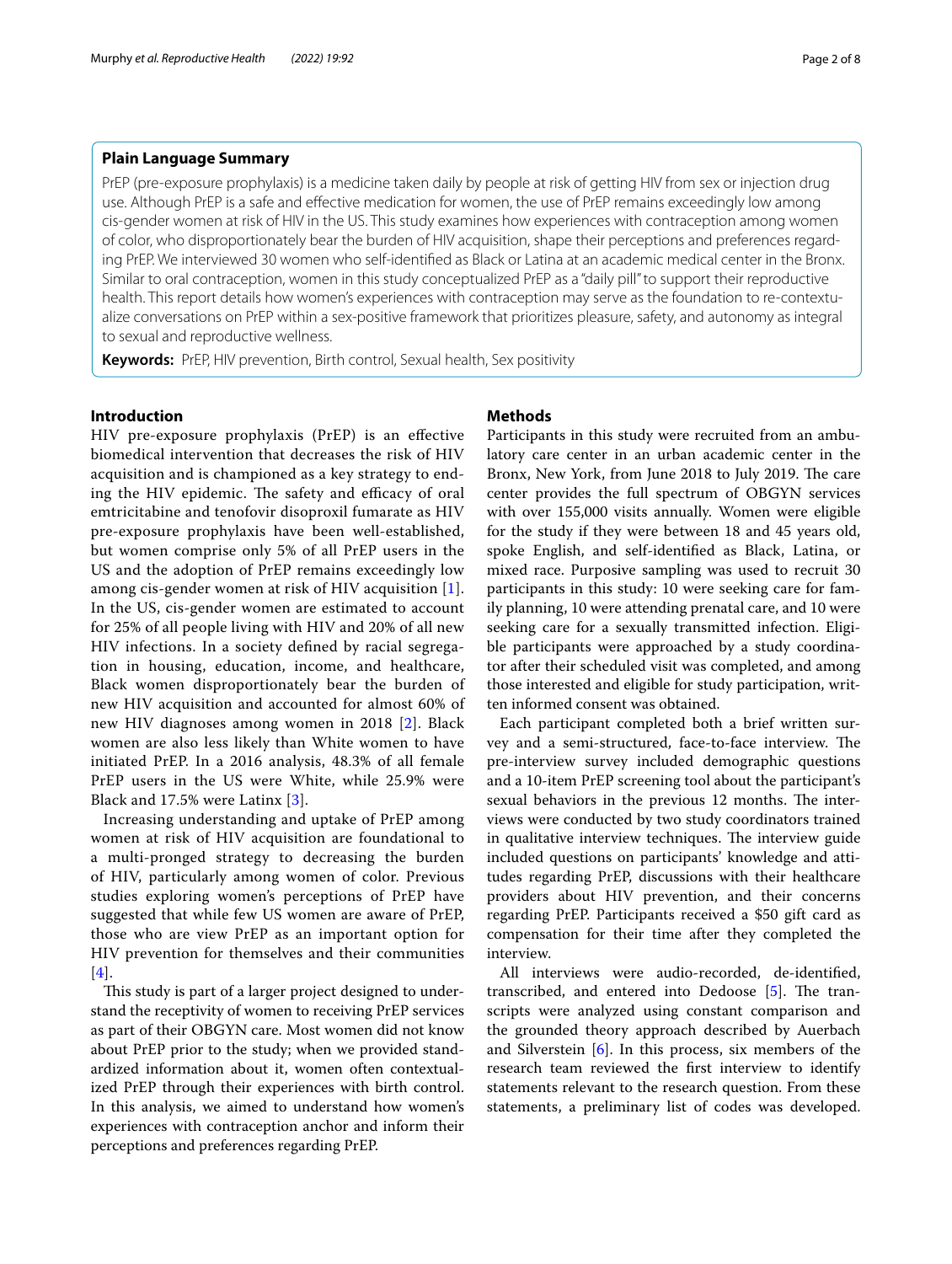An additional ten interviews were then reviewed for relevant ideas, words, or phrases expressed by multiple participants to identify additional codes, which were entered into a code book. The codebook was finalized through an iterative process until consensus on all key themes was achieved. Members of the research team worked in pairs to code all transcripts. Coding discrepancies that could not be resolved by the paired coders were resolved in the larger group by consensus, which helped to ensure methodologic rigor in the coding process.

One of the salient themes that emerged from this analysis was the association between contraception and HIV prevention. For the results presented in this paper, six team members extracted, analyzed, and discussed text coded with themes and subthemes related to contraception and PrEP ([Appendix\)](#page-6-0). At regular intervals throughout the data analysis process, the themes were presented and reviewed by the larger interdisciplinary research team to ensure credibility and coherence in the results.

## **Results**

Demographic characteristics of the 30 women who participated (Table [1](#page-3-0)) refect the population of the Bronx; 18 participants self-identifed as Latina, 10 as Black/ African American, and two as other. The mean age was 29.73 years  $(\pm 5.36)$ . Seventy percent of participants screened positive for HIV acquisition risk based on the PrEP screening tool. Prior awareness of PrEP was low: four participants had learned about PrEP before their interview and none of the participants had ever been prescribed PrEP.

Contraceptive use was heterogenous among the 15 women in the study who were not seeking pregnancy (Table [2](#page-4-0)).

Women consistently referred to their experiences of contraception in their conceptualization of PrEP. Three key fndings emerged from our analysis: (1) PrEP—like the contraceptive pill—was framed by women as a "daily pill" for reproductive health; (2) PrEP, as a woman-controlled option for HIV prevention, supports women's autonomy and pleasure in their sexual health; and (3) like contraception, women desire multiple delivery options for HIV prophylaxis.

#### **Theme 1: "The daily pill for women"**

When asked about their knowledge, perceptions, and concerns regarding PrEP, participants consistently referred to their experience with contraception as a frame of reference for the discussion. In particular, the oral contraceptive pill was a model for participants to conceptualize PrEP as "another daily pill" for their reproductive health. One participant said she would encourage her younger sister to consider taking PrEP by comparing it to her birth control pill:

*We would tell my little sister…, 'Look, you're not settled down right now and whether you do or whether you don't, it's not gonna stop everything but it'll stop [HIV] and it won't hurt you to take it every single day just like your birth control." (1.1)*

PrEP is an easily accessible option for women because of its similarity to oral contraception—"the daily pill." When asked how women might respond to taking a pill every day for HIV prophylaxis, one woman stated:

There's a lot of girls who are on birth control. It's a *pill. They know what they got to do.* (20.1)

Participants used their experience taking the birth control pill to assess the likelihood that they could take PrEP every day. For some, it made them more confdent in their ability to adhere to a daily PrEP regimen:

*So, I was on birth control pills and as many people know, the birth control pill you have to take it every day at a certain time… for me, I think it would be easy to take the pill every day, especially if it's something I want to have as part of my lifestyle. (29.1)*

In contrast, other participants noted the difficulty of adherence to a daily pill based on experience with oral contraception. As one participant stated, "I know my history from taking birth control pills, that everything going on, that I could be forgetful." (10.1).

Others raised concern about the efficacy of PrEP based on prior experiences with the birth control pill:

*'Cause I know I used to take [birth control] and I was a forgetful person and I would have to double it up the next day.... If you miss a day out of the seven days, or miss two days out of the seven days, what's gonna happen? (7.1)*

*Because nothing is really efective. On birth control they say 90 something point something, but… basically, everybody in my family [was conceived] on a pregnancy prevention pill or something, and we're just magically here anyways. (28.1)*

This participant further qualified this concern by affirming that while PrEP does not confer 100% protection against HIV, PrEP was still an acceptable HIV prevention option, stating "to go from zero to 92 is better than nothing."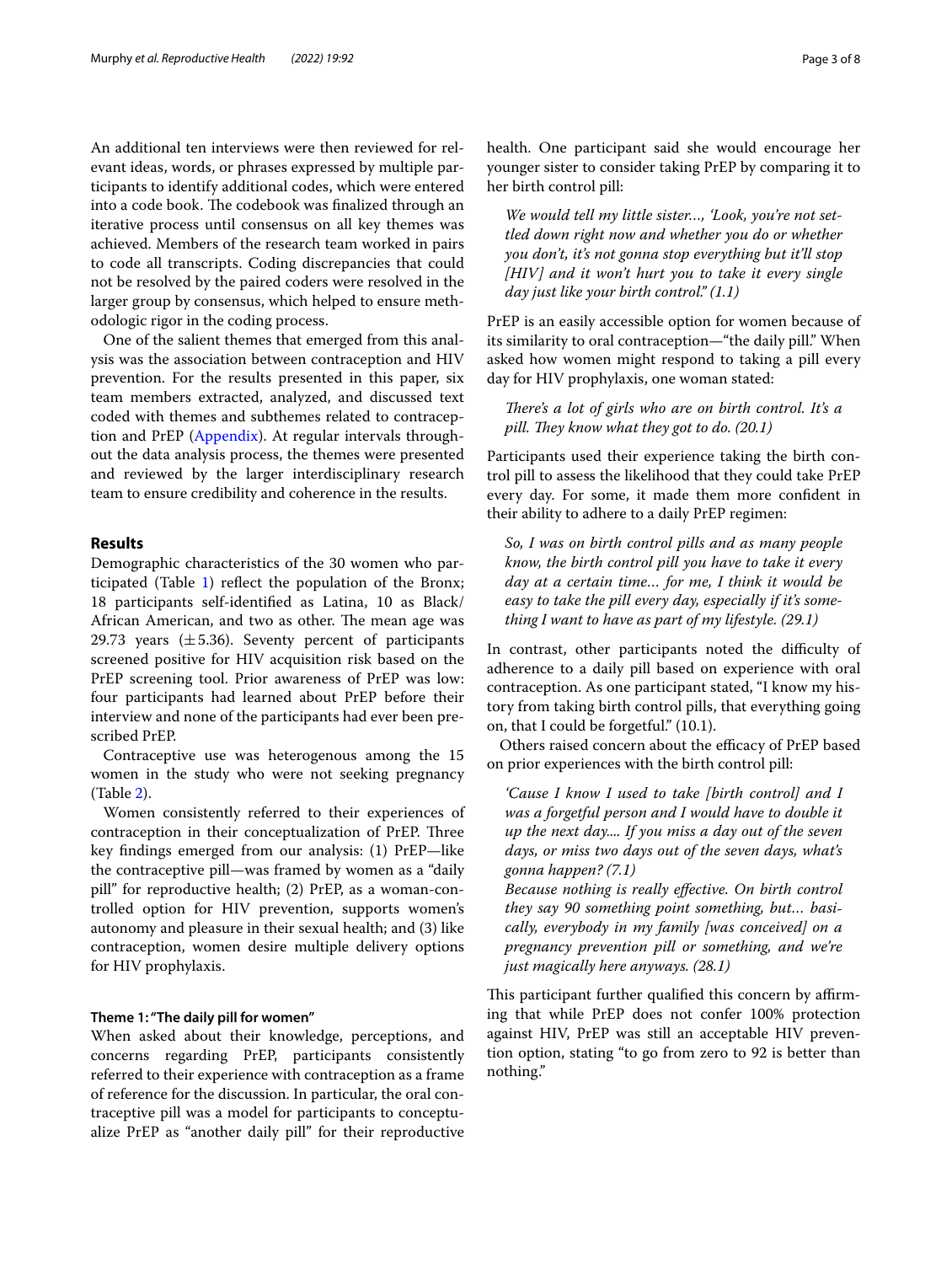<span id="page-3-0"></span>

| <b>Characteristics</b>                                                             | N (%)     | Mean (S.D.)[Range]  |
|------------------------------------------------------------------------------------|-----------|---------------------|
| Age                                                                                | 30        | 29.73 (5.36)[20-41] |
| Race/ethnicity                                                                     |           |                     |
| Latinx                                                                             | 18 (60%)  |                     |
| Black/African American                                                             | 10 (33%)  |                     |
| Other                                                                              | 2(7%)     |                     |
| Sexual orientation                                                                 |           |                     |
| Heterosexual                                                                       | 25 (83%)  |                     |
| Bisexual                                                                           | 5(27%)    |                     |
| Relationship status                                                                |           |                     |
| Married                                                                            | 8 (27%)   |                     |
| Single, never married                                                              | 20 (67%)  |                     |
| Domestic partnership                                                               | 2(7%)     |                     |
| Education                                                                          |           |                     |
| <high school<="" td=""><td>4 (13%)</td><td></td></high>                            | 4 (13%)   |                     |
| High school/GED/Vocational training                                                | 6(20%)    |                     |
| Some college                                                                       | 13 (43%)  |                     |
| Associate degree or higher                                                         | 7(23%)    |                     |
| Number of sexual partners in the last year                                         |           | $1.83(1.44)[1-6]$   |
| 1-2 partners                                                                       | 23 (77%)  |                     |
| 3 or more partners                                                                 | 7(23%)    |                     |
| Sexually transmitted infection (STI) in the last year                              |           |                     |
| No                                                                                 | 24 (80%)  |                     |
| Yes                                                                                | 6 (20%)   |                     |
| Number of live births among women who have ever been pregnant pregnant<br>$(n=29)$ |           |                     |
| 0 live births                                                                      | 8 (28%)   |                     |
| >1 live birth                                                                      | 21 (70%)  |                     |
| HIV testing history                                                                |           |                     |
| Ever tested                                                                        | 29 (97%)  |                     |
| Never tested                                                                       | 1(3%)     |                     |
| Positive screen for HIV acquisition risk                                           |           |                     |
| Yes                                                                                | 21 (70%)  |                     |
| <b>No</b>                                                                          | 9 (30%)   |                     |
| Learned about PrEP from a medical professional                                     |           |                     |
| Yes                                                                                | 4 (13%)   |                     |
| No                                                                                 | 25 (83%)  |                     |
| Not sure                                                                           | 1 (33%)   |                     |
| Ever been prescribed PrEPs                                                         |           |                     |
| Yes                                                                                | $0(0\%)$  |                     |
| No                                                                                 | 30 (100%) |                     |

## **Theme 2: autonomy and pleasure in sexual health**

In their comparison of PrEP and birth control, several participants highlighted both medications as within their control:

*[A woman taking PrEP] has control of her health. Girl, get on that. Just like you have control of birth control pills… you do what you got to do to take care of your overall health, making a business to take* 

## *that pill every day. (24.1)*

They underscored the autonomy PrEP afforded to women because of the ability to take PrEP regardless of their partner's condom use.

*It's something that would be great, because again, everything is just masculine. Wherever you go, yes, you do see condoms only for the guy. What if the*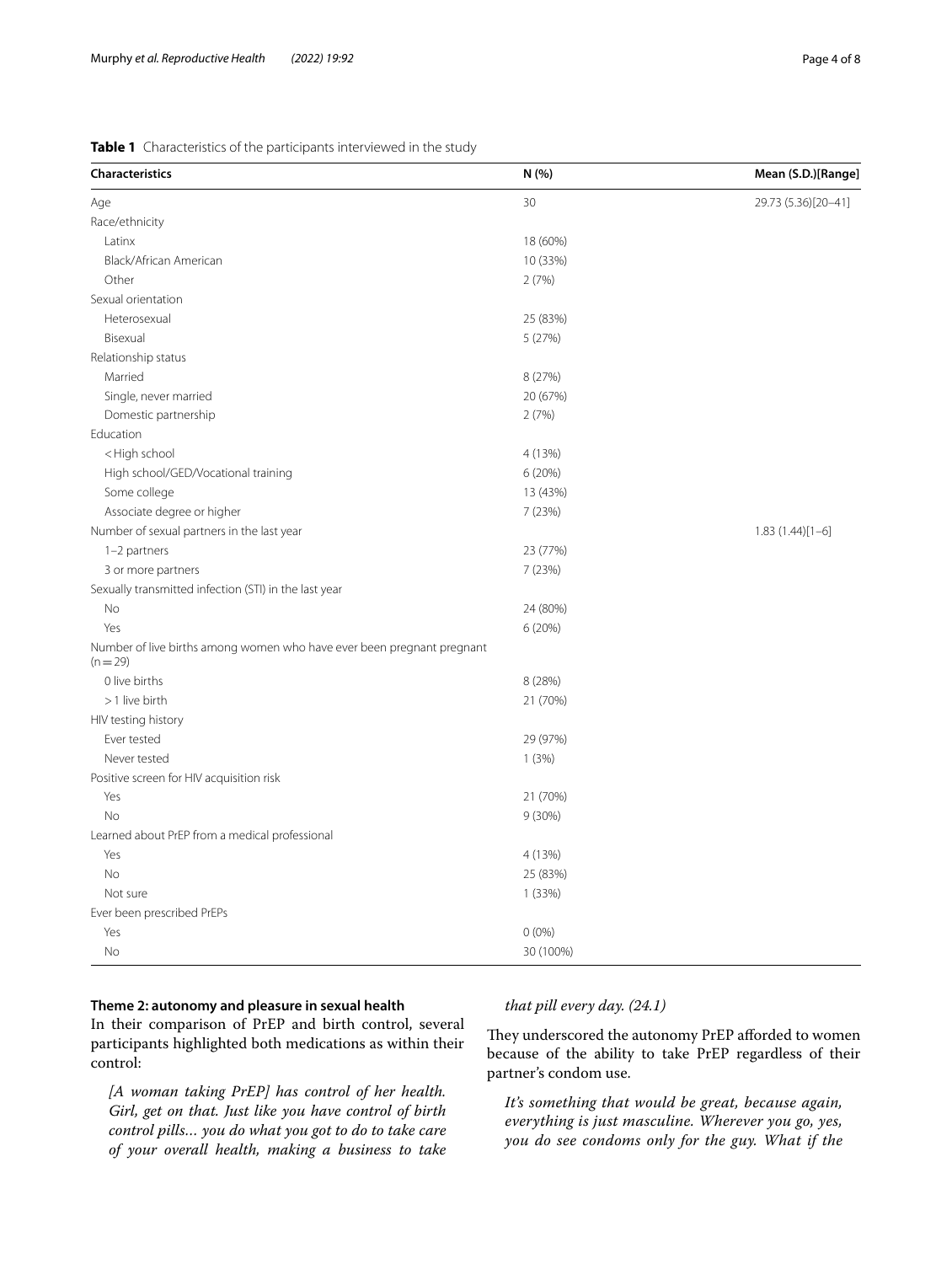<span id="page-4-0"></span>**Table 2** Current contraceptive use of the participants interviewed in the study

| Current contraceptive use among those who do not desire<br>N (%)<br>pregnancy ( $n = 15$ ) |         |
|--------------------------------------------------------------------------------------------|---------|
| Condoms exclusively                                                                        | 2(13%)  |
| Birth control pills                                                                        | 4 (27%) |
| Depo-Provera                                                                               | 3 (20%) |
| Contraceptive implant                                                                      | 2(13%)  |

Vaginal Ring 1 (7%) IUD 3 (20%) 2 or more methods 4 (27%) No method reported 1 (7%)

*guy didn't want to [use] it, and you're like, 'Okay.' You want something for yourself. You want to feel protected yourself. (16.1)*

In discussing PrEP as a woman-controlled option for HIV prevention, participants framed PrEP as a tool to support women's autonomy and pleasure in their sexual health. One participant, who equated PrEP with "girl power," explained:

*There's a lot of things that are controlled by men. So I'm okay with [PrEP]. Tip the scale a little bit, I'm with it. (11.1)*

Another participant similarly underscored women's ability to choose to initiate PrEP as a kind of freedom over their sexual health:

*[Women] can be free about it, because they can make the decision when to start [taking PrEP] and*  when the time is right... They just decide and go on *their own. (3.1)*

Several participants similarly emphasized that PrEP is a woman-controlled option and is particularly advantageous for women who desire a discreet method of HIV prevention. As one participant explained, PrEP is like most birth control in that it does not require disclosure to a sexual partner:

*…you don't have to tell them that you're taking it… the privacy of being able to take it without anyone knowing if you don't want them to know is amazing. (17.1)*

For this participant, PrEP was directly connected to her experience of sexual pleasure. She noted that as she and her partner never use condoms due to her personal preference, PrEP would increase her sense of satisfaction and safety with sex:

*[I] would fnd more pleasure being able to do with-*

## *out a condom and feel the security of, 'Okay, I'm secure. I'm not catching any type of HIV.'*

Several other participants similarly noted PrEP's potential to promote sexual pleasure and confdence among women by alleviating their anxiety over HIV acquisition. When asked about key messaging to provide to women about PrEP, one participant suggested, "Let her know that it is okay to be who she is and we have a prevention for that without having to live in fear, be in fear of exploring that sexual part of her of who she is." (18.1).

For another participant, PrEP was seen as a way to heighten self-confdence and self-actualization through the control and security afforded to women:

*Sexual evolution. She has her—she's in full control of whether or not she catches one of the deadliest diseases out there... I think when you don't have to explain your choices, it makes you feel more secure in the choice. The stillness or the quiet part of being able to do whatever you wanna do as a woman is important… (11.1)*

## **Theme 3: desire for multiple options for protection from HIV**

Informed by their experience with contraception, participants highlighted the desire for multiple modes to receive PrEP. Many interviewees expressed their concern about adherence to a daily pill and preferred longer-acting formulations of PrEP:

*Well, me personally, I won't remember to do it every day… It's maybe something that we could do as a shot once a month or even once a week, or maybe like a patch, transdermal patch. (12.1)*

*For women, a shot would be better. You know? Because it's easier, it's quicker, and it's faster, and it's [not] something that we have to be reminded of every day when we're busy and we're occupied, or we're at work. (7.1)*

Several participants specifically offered their choice of a contraceptive method of longer duration as evidence of their concern about adherence to a daily pill:

*For people who are on like the birth control pill, in fact they're good at this. But me, I'm like a long-term kind of person where I don't like to think about it too often… I make an appointment for Depo every two to three months. (13.1)*

*Tat's why I'm not on birth control [pills], this is why I was quick to do the IUD… it's a bit much to take the pill every day. (28.1)*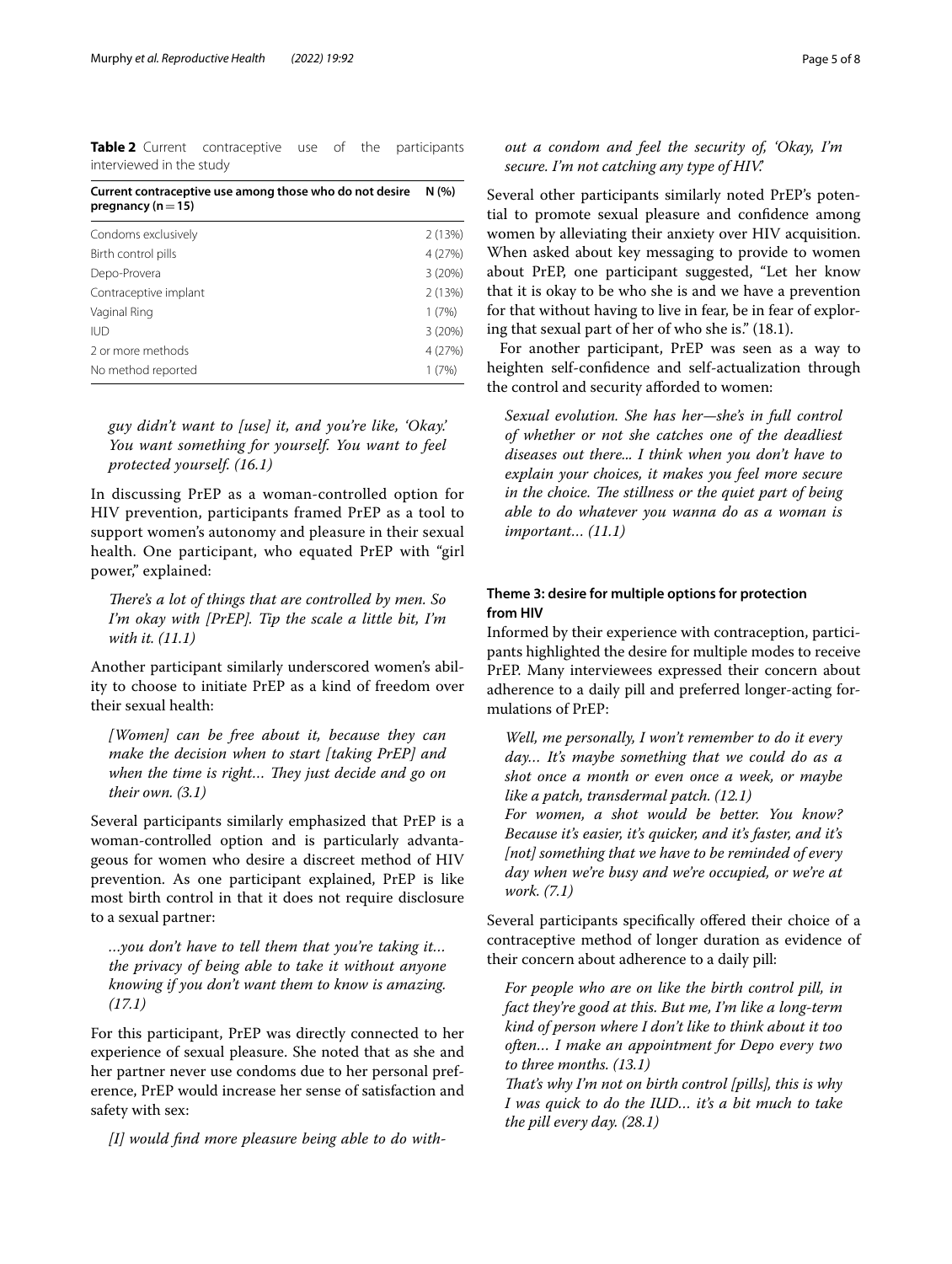Other participants suggested that alternate formulations of PrEP could afford woman access to more discreet methods for HIV prevention. As one participant explained, women who desire to maintain privacy about taking PrEP might have difficulty concealing a PrEP bottle from others:

*I'm thinking, if you have a bottle of pills, right, you have it. You have to physically take it, and you have to physically have it somewhere… the physical component can lead to people asking questions that you may not want to answer. (22.1)*

This same participant suggested that an injectable option would be an ideal method for maintaining privacy around HIV prevention and potentially mitigating HIV-related stigma:

*It'd be interesting to see if this became like a shot or something like that. People might be more willing to do it because it's not—I feel like that also has less of a stigma... Nobody knows I'm taking something. Nobody knows it's in my system.*

Participants' emphasis on alternate delivery modalities for PrEP underscored interest in women's access to and control over HIV prevention.

## **Discussion**

This study highlights the perceptions and experiences of 30 women of color in the Bronx, a New York City borough where women bear the highest risk of HIV acquisition [[7\]](#page-7-6). Despite approval in 2012, only 13% of participants had heard about of PrEP prior to the interviews and several of these women reported that they knew only of its use among men who have sex with men [\[8](#page-7-7)]. Still, participants drew connections to their experiences of contraception from their personal health and from women in their communities. Our results build upon prior qualitative research on the knowledge and attitudes about PrEP among women at increased risk of HIV that has affirmed women's interest in PrEP as a relevant and important addition to their sexual healthcare [\[4](#page-7-3)].

Participants in our study also indicated that the conversations they hold with healthcare providers on contraception and HIV prevention—while distinct—are inextricably linked in women's experience and understanding. Our fndings suggest that women may beneft from approaches that integrate HIV prevention and family planning services. This echoes prior findings by Seidmen et al., which suggest that women are more open to counseling and initiation of PrEP in clinical settings that provide family planning care and further reinforces

the need to build provider capacity for PrEP provision in such settings [[9,](#page-7-8) [10](#page-7-9)].

Participants who had prior experience taking oral contraception demonstrated strong self-awareness regarding the feasibility of a daily pill for HIV prevention. While for some, prior ease with the pill bolstered their confdence in their ability to adhere successfully to PrEP, others expressed serious concern about a medication requiring daily use based on prior difficulty adhering to daily oral contraception. The standard of perfect medication adherence need not be a barrier for women interested in PrEP, but prior medication patterns are a strong predictor of an individual's future use [\[11](#page-7-10)]. Provider counseling on PrEP that explores women's experiences with taking a daily pill may support women in their decision-making and identify potential interventions to increase adherence among women who desire PrEP.

Like their birth control experiences, women want multiple delivery methods for PrEP, including longer-acting formulations. Research on choice in contraception has demonstrated that expanding options—when coupled with efforts to reduce potential barriers (including cost, lack of knowledge, and stigma)—signifcantly improves contraceptive uptake and continuation [[12](#page-7-11)]. A variety of delivery methods for PrEP could similarly improve access, uptake, and continuation among women.

Participants' suggestion that an injectable method may facilitate PrEP adherence and desirability among cisgender women corroborates fndings of a recent study assessing an injectable long-acting form of the HIV drug cabotegravir in sub-Saharan Africa. This study found that cabotegravir, administered as an injection once every 8 weeks, was safe and more efective than daily oral Truvada in preventing HIV transmission among cis-gender women [[13\]](#page-7-12). Other PrEP agents currently in clinical development, including novel oral medications, vaginal rings, topical products, transdermal devices, implants, as well as dual modalities combining contraception and PrEP offer promise for new methods of HIV prevention [[14](#page-7-13)]. Preliminary assessment of women's preference of PrEP method among the options under review has revealed that women have diverse preferences, and their preferred agent often coincides with their current contraceptive modality [[15\]](#page-7-14).

In their discussion of PrEP, women identifed selfdetermination and safety as central components of sexual pleasure. Their description of PrEP as a tool to support women's autonomy and pleasure in their sexual health signals interest in expanding conversations on HIV prevention beyond historically fear-based approaches that have exclusively emphasized the negative consequences of sexual behavior, i.e. transmission of disease.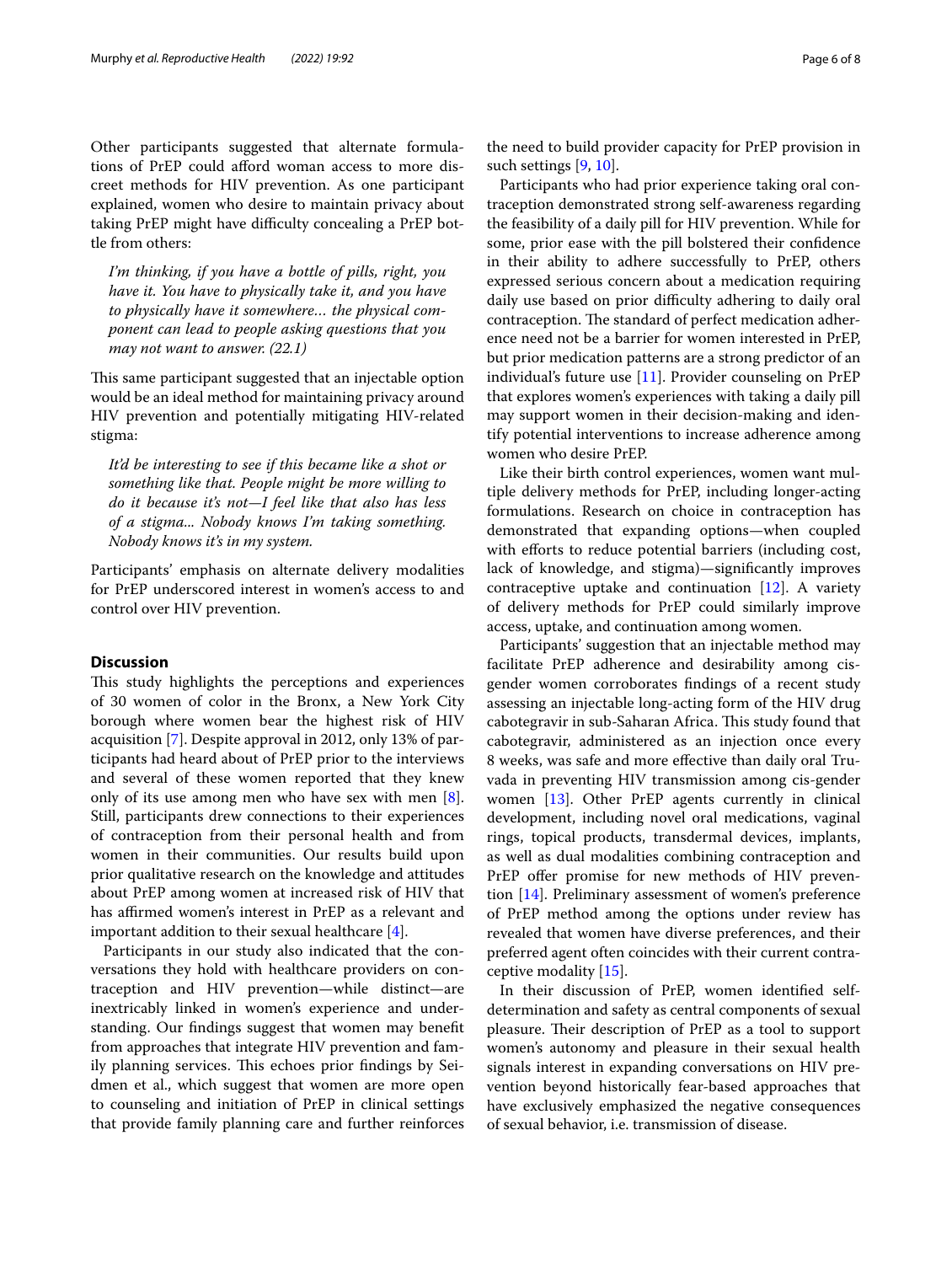Participants' interest in normalizing pleasure in their conversations on HIV prevention also indicates that women may beneft from a sex-positive framework for the counseling and provision of PrEP. In brief, sex-positivity acknowledges all consensual sexual activity as fundamentally healthy and potentially pleasurable. As a health framework, sex-positivity does not draw moral distinctions between diferent types of sexual activities, and shifts away from fear-based counseling toward an emphasis on increasing pleasure, health, and consent [[16\]](#page-7-15). While sex-positivity has been incorporated into approaches to increasing PrEP uptake among gender and sexual minority communities, our fndings suggest that a similar approach is warranted for increasing PrEP uptake among cis-women at risk of HIV acquisition [[17\]](#page-7-16).

Although sexual health experts and advocates have long understood the integral link between sexual health and pleasure, many health care providers are underresourced to address the diverse experiences of sexual pleasure among their patients [\[18](#page-7-17)]. Our study suggests that such an approach may provide an opportunity for increased PrEP uptake among heterosexual women at risk for HIV acquisition.

There are limitations to this study. As women in our study were recruited in OBGYN clinics, their degree of access to and navigation of the healthcare system might not be generalizable to the experiences of all women at risk of HIV acquisition in the Bronx. The initial design of the semi-structured interviews did not explicitly seek to address women's understanding of PrEP within their experience of contraception or sexual pleasure. This is an area for further study.

#### **Conclusion**

Women's historic experience with oral contraception informs their understanding of the limitations of a daily pill, particularly when medication efficacy depends on strict daily adherence. The obvious link between PrEP and birth control also illuminates an important cautionary lesson from the recent rise in the use of long-acting reversible contraception (LARC). Reproductive justice advocates have expressed concern that policy makers' and healthcare providers' enthusiasm to promote LARC use among lowincome and women of color has threatened the reproductive autonomy of women at the intersection of multiple socially oppressed identities [\[19,](#page-7-18) [20](#page-7-19)]. Studies have shown that provider counseling on LARC is shaped by biases based on their patients' class and race  $[21]$  $[21]$  $[21]$ . Knowledge of these biases as well as the legacy of coercion within reproductive healthcare can inform a sex-positive, patient-centered approach to increasing access to HIV prophylaxis [[22](#page-7-21)].

Any promotion of PrEP among historically marginalized women should consider their experience with contraception. Whereas past and current messaging on HIV prevention messaging among cis-gender Black and Latina women has reinforced narratives that portray black and brown communities as vectors of infectious diseases, we invite healthcare policy makers and providers to recontextualize HIV prevention within a sexpositive framework that prioritizes pleasure, safety, and autonomy as integral to sexual and reproductive health and wellness.

## <span id="page-6-0"></span>**Appendix**

**Themes, sub‑themes, and codes**

| Themes                                                          | <b>Subthemes</b>                                                                                  | Codes                                                                                                                                                                                                                                                                                                                      |
|-----------------------------------------------------------------|---------------------------------------------------------------------------------------------------|----------------------------------------------------------------------------------------------------------------------------------------------------------------------------------------------------------------------------------------------------------------------------------------------------------------------------|
| PrEP is another "daily<br>pill for women"                       | PrEP is accessible for<br>women<br>Adherence to birth<br>control as a gauge for<br>PrFP adherence | Birth control and PrEP<br>Sexual health priorities<br>HIV/STI prevention<br>strategies<br>PrFP and sex life/sexual<br>pleasure<br>Female controlled<br>method<br>Transparency/disclosure<br>of sexual health topics<br>PrEP and stigma<br>PrFP and adherence<br>PrFP and covert use<br>PrEP willingness and<br>receptivity |
| PrEP for autonomy<br>and pleasure in wom-<br>en's sexual health | Control over method<br>Covert method<br>Freedom in sexual<br>expression                           |                                                                                                                                                                                                                                                                                                                            |
| Multiple delivery<br>options for PrEP                           | Adherence to daily<br>pill<br>Longer-acting formu-<br>lation<br>Injectable PrEP                   |                                                                                                                                                                                                                                                                                                                            |

#### **Acknowledgements**

The authors would like to thank the patients and staf of Montefore Medical Center's Eastchester Professional Center for their invaluable contribution to this study.

#### **Authors' contributions**

JEM and LJB conceived and designed the study. JEM, LJB, KA, and SMD collected the data. KA, MP, TG-A, JEM, LJB, SMD analyzed and coded the data. ECM, AD, ARZ, KA, MP, and SMD interpreted the data. ECM drafted the fnal manuscript in collaboration with AD, SMD, and ARZ. All authors read and approved the fnal manuscript.

#### **Funding**

This research was supported by the Office of Research on Women's Health Grant 3R01MH107297-03S1 (MPIs Bauman and Mantell R01MH107297). Dr. Mantell was also supported by a NIMH Center Grant P30-MH43520 (Principal Investigator: Robert H. Remien, PhD).

#### **Availability of data and materials**

The datasets used and analyzed during the current study are available from the corresponding author upon reasonable request.

#### **Declarations**

#### **Ethics approval and consent to participate**

Ethical approval for this study has been obtained from the Albert Einstein College of Medicine/Montefore Medical Center Institutional Review Board and the New York State Psychiatric Institute-Columbia University Irving Medical Center Department of Psychiatry Institutional Review Board. Participation in